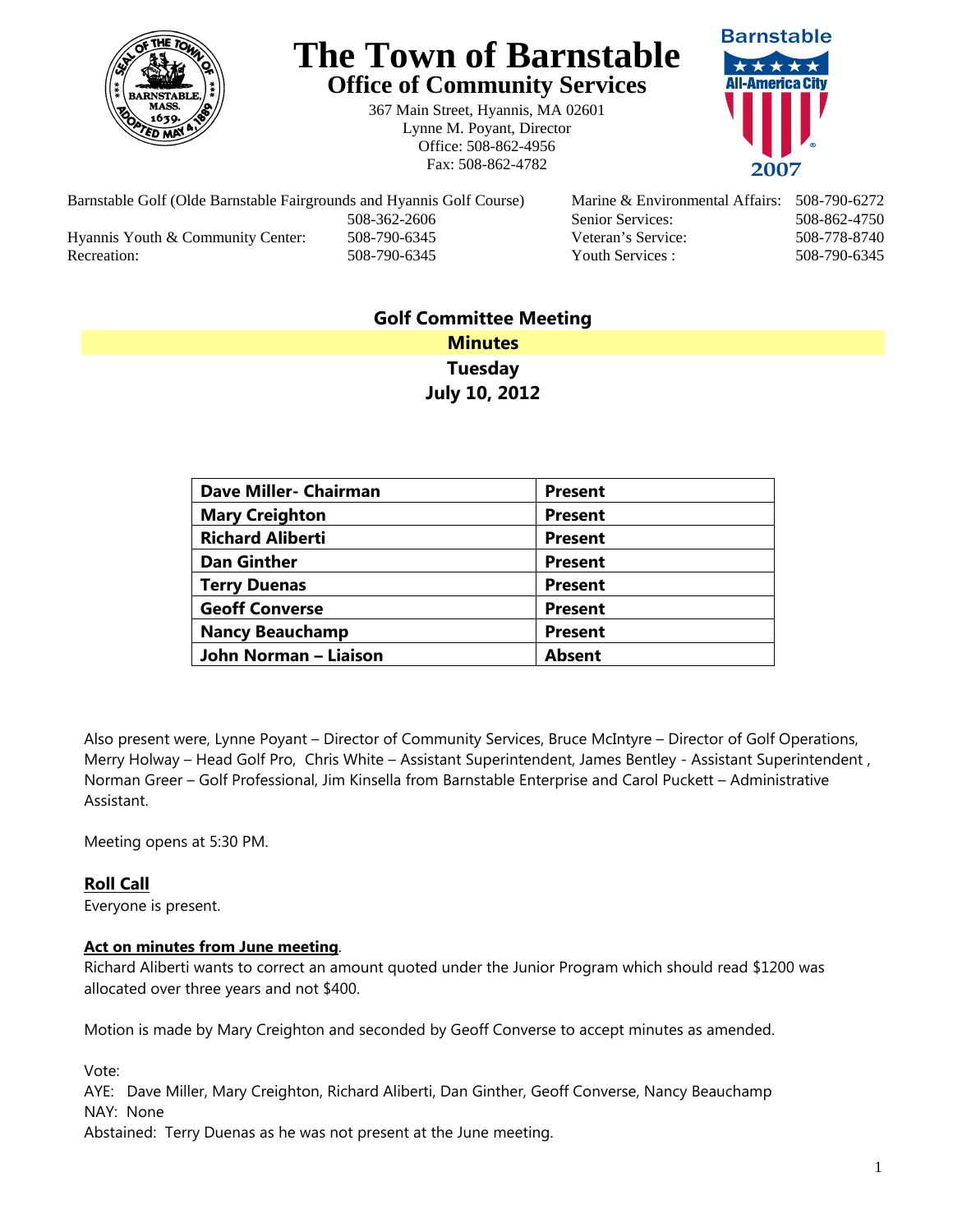### **Opening Public Comments**

No one speaks

#### **Discussion with Mark Milne**

Mark Milne – Director of Finance is here. Dave Miller indicates that Mr. Milne is here to give a refresher course on the workings of the enterprise account after which they will then discuss the needs for the golf course.

Mark Milne gives handouts which include some notes on background information on the enterprise account and specifically, the golf course operation and how they fund the capital program. He indicates that the enterprise fund is an accounting tool. One of the advantages of the account is that it allows them to separate their activity with that of municipal services by keeping a separate ledger to track that operation from the general fund. This in turn gives them a clearer picture as they can produce a balance sheet which they cannot do for a non-enterprise account. He indicates that the enterprise funds can be used for utilities, health care, recreation and transportation and that the golf course would fall in the recreational topic. Another advantage is that it allows them to identify the cost of those services which provides management with useful information for setting user fees based on anticipated activity levels. Another advantage is that it allows for the retention of surplus and investment income on cash balances it has which cannot be done for non-enterprise funds. One misconception many people have is that they believe the enterprise fund has to be self-sufficient. He indicates that it is a policy decision only and not required by law. They can receive general fund subsidy. Enterprise fund operations can be billed from indirect cost from part of the general funds budget. The biggest cost that the enterprise fund has, which is part of the general fund budget, is the retirement system. He gives examples of other accounts in the general fund and that more information is available in the manual.

As for the operational side, Mr. Milne indicates that the handout has a 6 year history of revenue for fiscal year starting in 2007 which is the year they acquired the Hyannis golf course which was a partial year operation. In 2008, they peaked at 3.25 million in total revenue for the two courses. They have since been in a steady decline. There has been a drop in rounds played which has corresponded with the revenue which they have been able to generate. He then points out the history of debt service. In 2008, they added the loan for the Hyannis golf course acquisition which, a majority of which, was paid for by CPA funds and a general fund bond issue. He indicates that the debt service has declined to the point between 2010 and 2011 where the significant reduction was because of the expiration of the Old Barnstable Fairgrounds bond. He indicates that this is where they were hoping to do another major investment in a capital program, the golf courses, but corresponding, there was a reduction in revenue which didn't allow them to do that. He indicates that they have been hampered by the economy and that recreational activities are discretionary for some people.

Dave Miller indicates that he wasn't aware that they received additional funding. Mark Milne indicates that at one point in time they were required to pay off the balance that was owed at the Old Barnstable Fairgrounds which was land that was provided to construct this golf course. Then a few years ago the Department of Revenue (DOR) required them to pay off that loan early. The golf course didn't have enough cash to pay it off; therefore, they had to gift a portion of that charge that was assessed for the land.

Dave Miller asks if in addition to the debt service, if the land bank is also being charged for future years. Mr. Milne indicates that the Community Preservation Fund is paying a portion of that on a yearly basis. Dave Miller asks if Hyannis Golf Course is responsible for paying back to the land bank. Mr. Milne indicates that they are not but all that Hyannis is responsible for is their share of a 3.9 million bond issue which expires in fiscal year 2025. Mr. Milne indicates that in addition, that debt service includes a \$550,000 capital equipment investment to acquire equipment when they bought the course to maintain itself.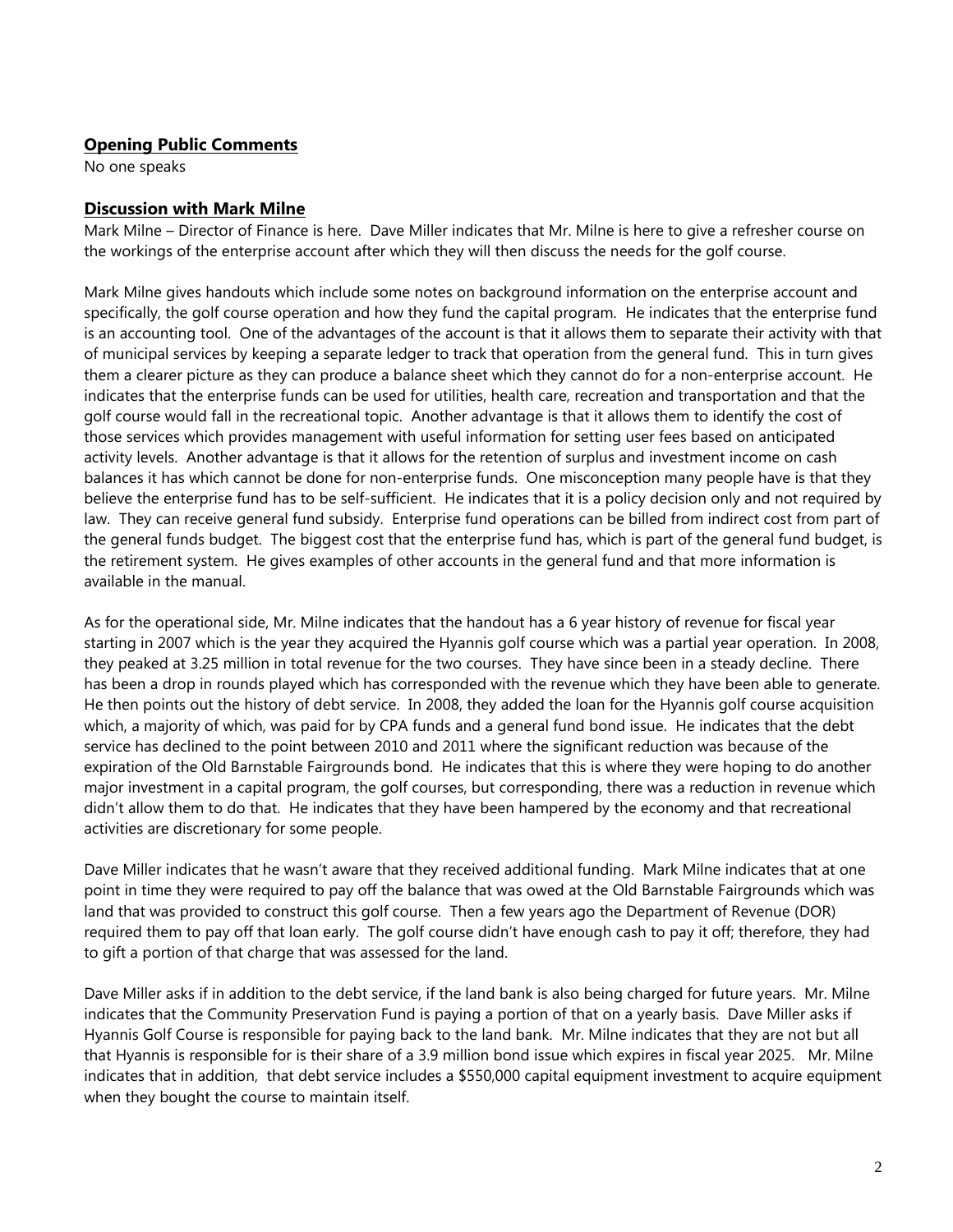Mary Creighton asks about the general funds subsidy which was gifted, and asks if they are gifts, or are they a loan? Mr. Milne indicates that the land bank and the general fund share in the acquisition cost of the Hyannis golf course and are paying their share directly back to the bond holders. Mary then asks if the golf course has to pay the town back for the expedited payment which was made to DOR. Mr. Milne indicates no.

#### **Financial Needs**

Dave Miller reads the history from the handout and indicates that the two courses are in tremendous shape but there are some problems in peripheral areas. He indicates there were 68,000 rounds of golf played last year. As for the major areas and why they are focusing on Hyannis, the severity of the bunker problem cannot be addressed by the local crew or fixed by normal budgeting. They have had a loss of outings and players who will not play there anymore because of the bunkers.

Dave Miller indicates that James Bentley's crew is getting the course into shape but that the bunkers are in a bed of rock. Bruce McIntyre indicates that the infrastructure of the Hyannis golf course has been let go for awhile and that this type of work will not solve the problem. Dave indicates that somewhere in the future they would like to do upgrades at the Hyannis course in order to try to make Hyannis a focus area for outside play in order to increase revenue. They would like to make this facility an attractive function destination. Bruce indicates that they do golf outings as well as weddings, parties and business meetings. He indicates that there is a lot of traffic in and out of that clubhouse but, given its age and state of the building, roofs, carpeting and the pro shop are outdated. He believes that the Hyannis golf course should be a destination location but that it needs work to bring it to today's standards. Bruce then shows pictures of the bunker on the second hole and explains that it is 1/4 size of what it use to be and that the entire banking above the bunker does not have grass on its face. Bruce then shows the bunker on the  $4<sup>th</sup>$  hole which he indicates is in atrocious condition and that everything in the foreground would be erased and rebuilt. Next, he shows the bunker on the  $5<sup>th</sup>$  hole and points out rocks which wreak havoc on the equipment and that Hyannis is mostly rocks. He indicates that in order to do it right, liners would be needed to keep the sand where they want it. He suggests a site visit. He also indicates that the cart paths are also in need of repair. The 9<sup>th</sup> hole shows a decent bunker. Next photo is the  $6<sup>th</sup>$  green which is a new bunker to which sand was added. Bruce indicates that the equipment sharing between both courses is also a problem. He talks about the tees not being level and in need of work.

Dave Miller reads the immediate needs/cost estimates and that one thing that is missing is the irrigation system at Hyannis. Bruce indicates that the irrigation at Hyannis had a well replacement which, if they were to lose, would make for a very strenuous situation in keeping these courses up and running. Bruce indicates that irrigation is expensive and averages between one and two million dollars**.** 

Dave Miller then reads the benefits of improvement and possible funding alternatives Dave indicates that support from DPW for the cart paths, bunker repair and leveling of greens would be a possible solution.

Mr. Milne speaks about the methods of financing and that various alternatives would be to reduce costs spent in other areas. He doesn't think they can cut back anymore in operating costs. Other options would be increase in user charges and is not sure as this could result in loss of memberships, etc.

Dave Miller indicates that marketing could help if the course was improved. Mr. Milne indicates that a general fund contribution could be possible but that they would have to answer to the decision makers as to how golf would benefit the community. Mr. Milne talks about the first tee program which could transcend and justify some general fund support and help support future users. Bruce thinks that the first tee program is bringing in parents and young adults who are the future users and that several high schools play at the Hyannis course. Mr. Milne indicates that one question is how is it going to rank in the priorities of the town's needs, He explains that if they can show it will be an investment and an asset, and if they can demonstrate that there will be more play and tournaments resulting in higher revenues back to where they were five years ago, then it could be looked at as an investment and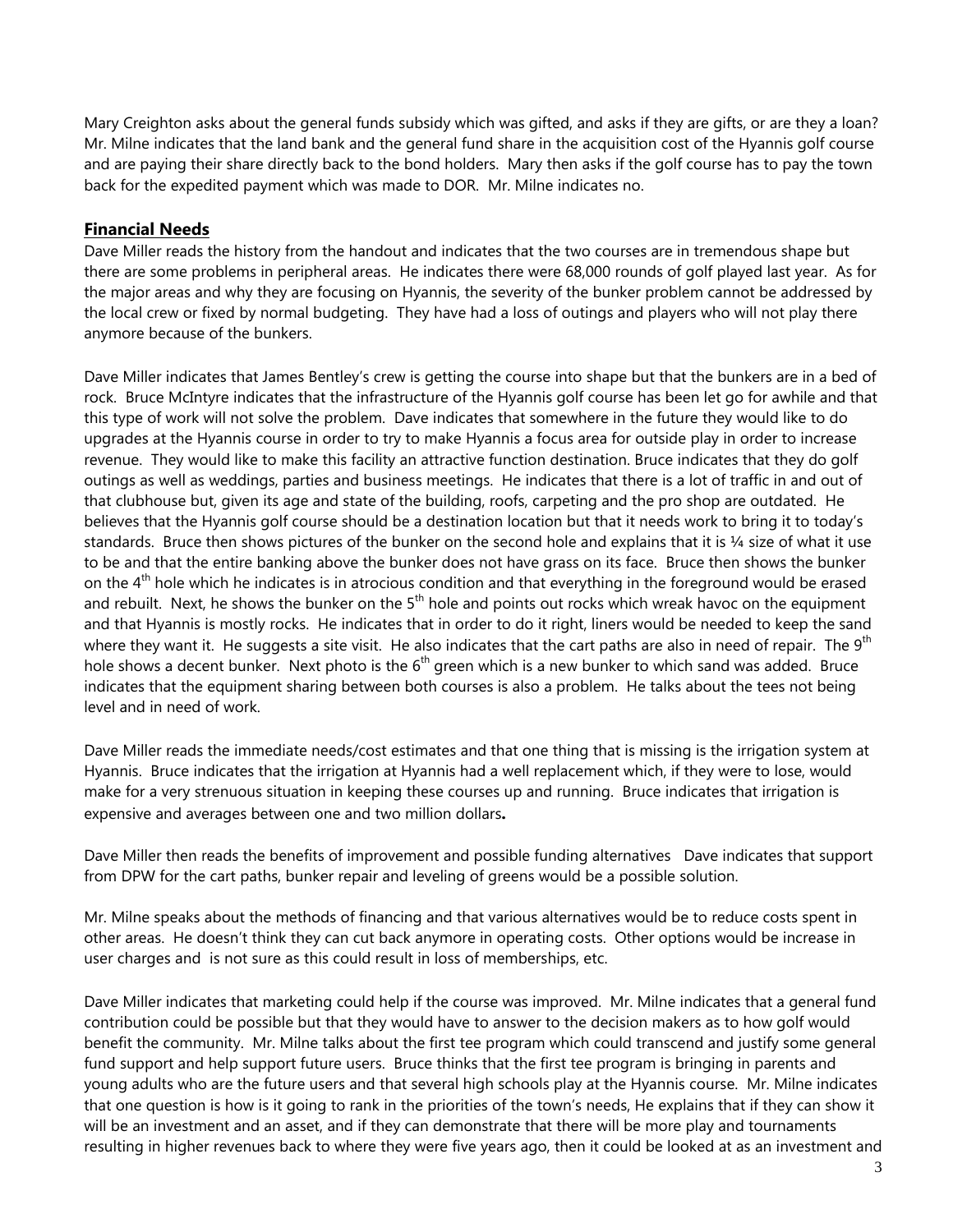not an expense. Also, a tool he uses is to calculate what the indirect cost charged would be which includes staff support, insurance costs, etc.If they were to make an investment like this they might be able to get the golf course to a point where they can pay 100% of what their costs are which could be looked at as a positive thing. Mr. Milne indicates that there are a lot of options for general fund subsidy such as an increase in the tax levy but which would need a one time vote by the public. Also, a debt exclusion vote which authorizes the community to issue a bond would require it be paid over years which would add a small amount yearly to the tax levy which would be less of an impact. Another option is to get funding from the general fund, within its existing property tax limitations, and not have to ask for a vote but for a capital exclusion which would mean that this investment would have to rank higher than other projects. Mr. Milne then gives other options and examples of funding possibilities.

Dan Ginther asks if they can refinance the existing bond at a lower interest rate and if they can do that with the enterprise account. Mr. Milne indicates that they review the bond yearly and that if it makes sense to refinance then they would do it. However, when the bond for the golf course was issued it was very low.

Nancy Beauchamp asks about a possible increase in user service fees and if it would have to be voted on by the town manager. Mr. Milne thinks that the town manager has purview over the fees and that it could be brought to him for consideration. Mr. Milne thinks it should be pursued and could set up a fund for capital improvements and not operations.

The members discuss possible advertising revenues and gifts.

#### **Dave Miller opens the meeting for public comment.**

Brian Conway, a member from Centerville, loves the course here and feels the need to preserve this asset and that the Cape draws people because of the beaches and golf courses and that if they don't preserve the courses that it will be a loss. He thinks that they should market to the chamber of commerce and the business community and thinks that is the way to sell it.

Mike Ingam, formerly a member of the finance committee, agrees with the previous speaker. He doesn't believe that they have a chance to get funds from the general und or from a tax levy.

Mr. Milne indicates that he has provided, in the handout, the amortization schedule if they were to borrow, and what the cash flow requirement would be.

#### Manager Superintendent Report

Dave Miller calls on Bruce McIntyre to do the manager's report

Bruce McIntyre indicates that FY12 in comparison with FY11 for both courses shows revenues were up overall and rounds were over 68000. He notes that they have increased their non-resident memberships and offered discounting to get people in which is working somewhat. They continue to do landscaping improvements. He thanks Judy Souza and Karen Marshall for volunteering and compliments them for an awesome job on the grounds and landscaping. He thanks Chris White and James for their continuing efforts on the grounds also. He indicates that there is money in the budget to paint the Olde Barnstable clubhouse and continue to replace the railings around the deck and replace the vanities and sinks in the men's room. They are looking into leasing two mowers which are the latest in cutting green mowers. He indicates that the greens are in excellent shape.

Dan Ginther complements the superintendents and the pros.

Terry Duenas suggests bringing in an architect to redesign the bunkers. Bruce indicates that the first step in the process would be coming up with the money to do an evaluation, to look at the scope of work, etc.